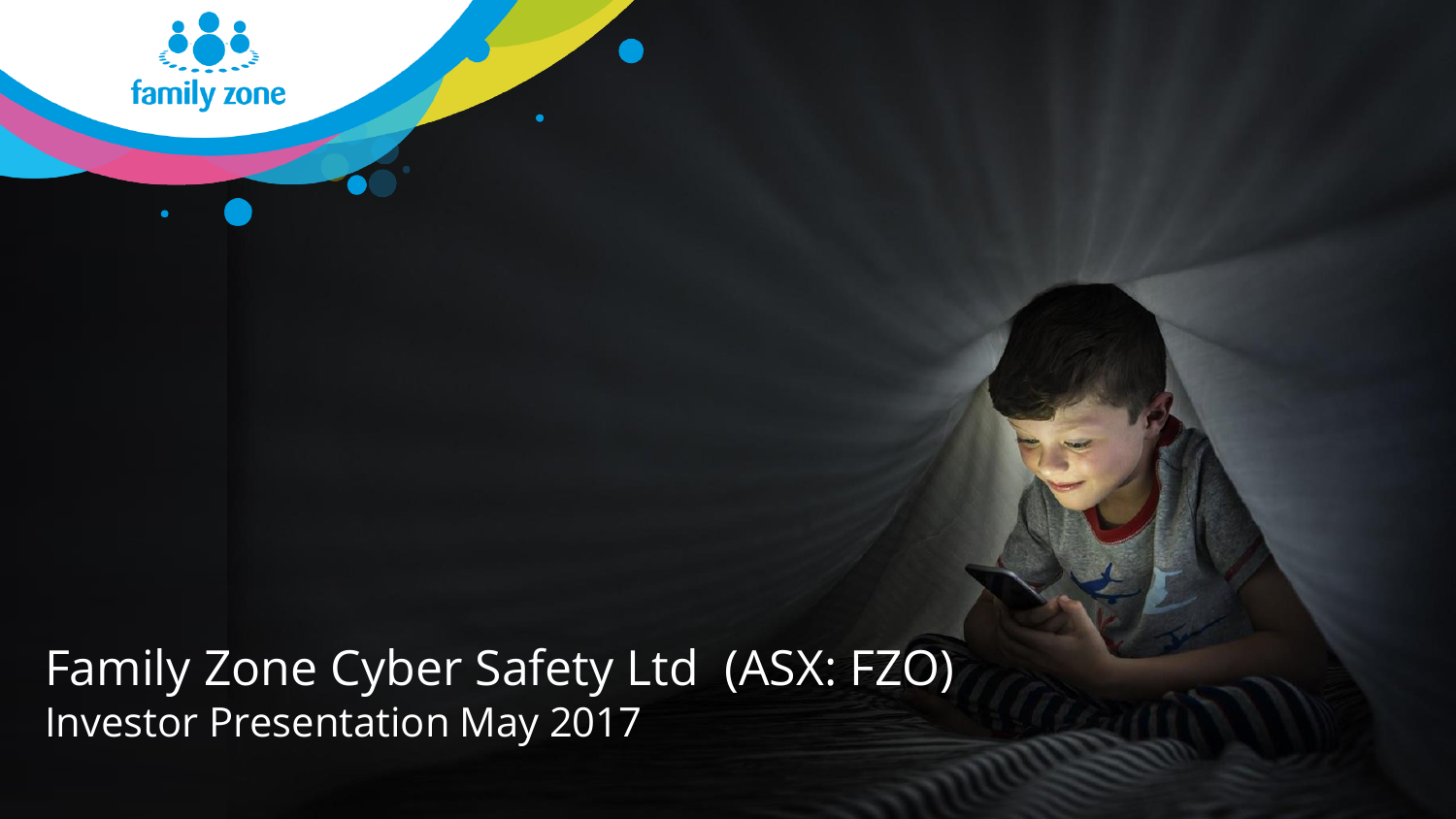

# Disclaimer



returns are by their nature subject to significant uncertainties and contingencies. Before making an investment decision, you should consider, with or without the assistance of a financial adviser, whether an investment is DISCLAIMER: Statements and material contained in this Presentation, particularly those regarding possible or assumed future performance or potential growth of the Company, industry growth or other trend projections are, or looking statements. Such statements relate to future events and expectations and, as such, involve known and unknown risks and uncertainties. The information contained in this presentation is for informational purposes onl constitute an offer to issue, or arrange to issue, securities or other financial products. The information contained in this presentation is not investment or financial product advice and is not intended to be used as the decision. The presentation has been prepared without taking into account the investment objectives, financial situation or particular needs of any particular person. No representation or warranty, express or implied, is ma accuracy, completeness or correctness of the information, opinions and conclusions contained in this presentation. To the maximum extent permitted by law none of the Company, its directors, employees or agents, nor any oth any liability, including, without limitation, any liability arising out of fault of negligence, for any loss arising from the use of the information contained in this presentation. In particular, no representation or warra the accuracy, completeness or correctness, likelihood of achievement or reasonableness or any forecasts, prospects or returns contained in this presentation nor is any obligation assumed to update such information. Such fo particular investment needs, objectives and financial circumstances.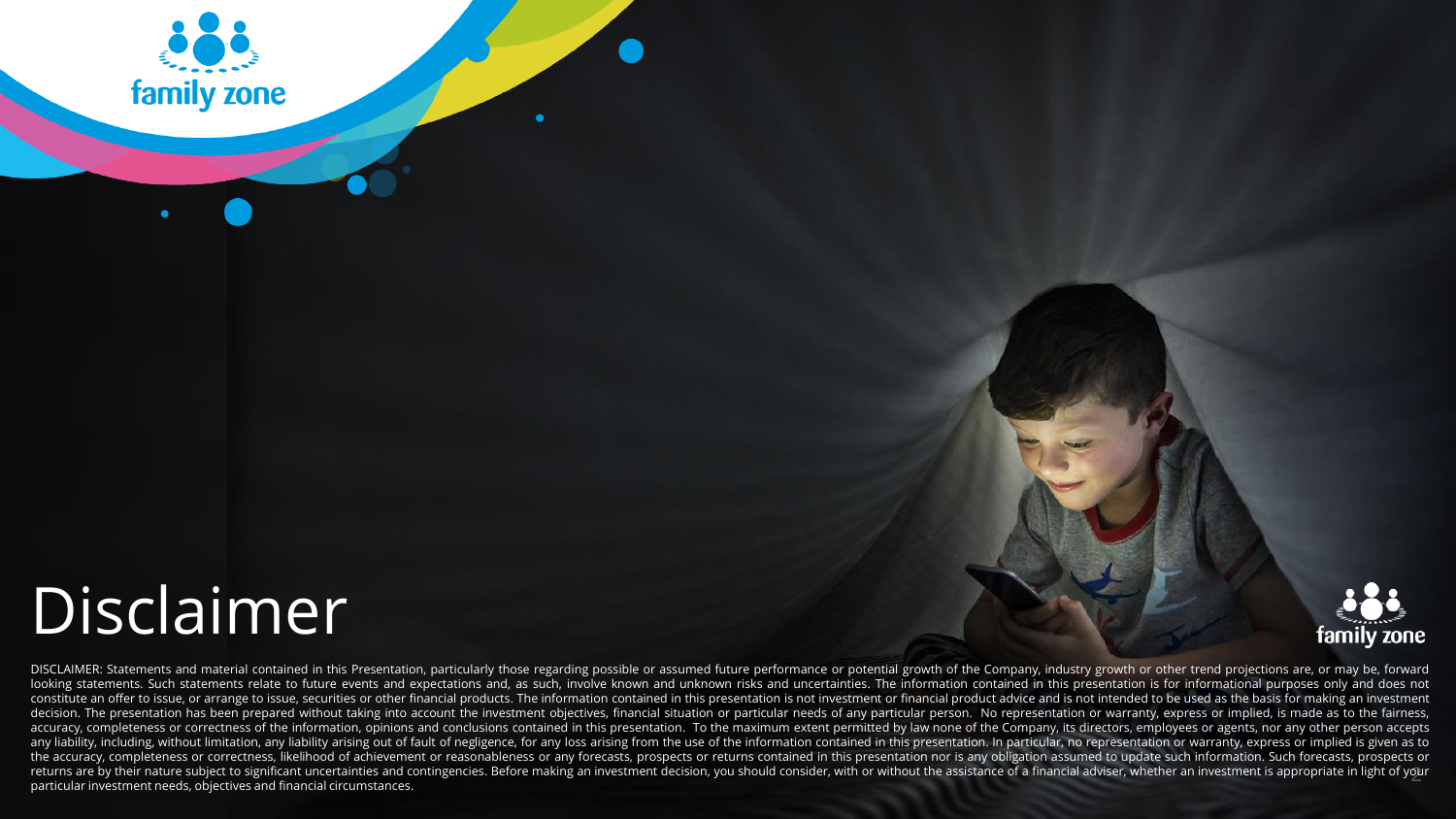

#### **Ordinary Shares 80,820,928** 14,291,970 founder escrow

#### **Performance Shares 31,499,997**

 $\sqrt{C}$  Class A 10,500,000 15,000 paying zones/2yrs  $\sqrt{C}$  Class B 10,499,999  $\sqrt{C}$  \$10m recurring revenue/3 yrs ✓ Class C 10,499,998 \$20m recurring revenue/4 yrs

#### **Options 26,743,524**

 $\sqrt{10}$  Director 4,000,000  $\sqrt{25}$ , 20 May 2019 √ IPO Options 10,093,751 \$0.25, 29 Aug 2019  $\sqrt{2}$  Employee 6,000,000  $\sqrt{2}$  \$0.30, 3 years with hurdles  $\sqrt{3}$  Broker 1,750,000  $\sqrt{5}$  \$0.30, 3 years

 $\sqrt{2}$  Employee 4,899,773  $\sqrt{2}$  \$0.33, 19 Sep 2019 with hurdles





**Crispin Swan Executive Director Non Exec Chairman** 



**John Sims** 



#### Family Zone Cyber Safety Ltd



| Market Cap 28 Apr '17         | ~521m      |
|-------------------------------|------------|
| Revenue Q1 '17                | $~15955k*$ |
| Cash end Q1 '17               | ~52.2m     |
| <b>Receivables end Q1 '17</b> | ~52.4m     |

#### \* \$250k recurring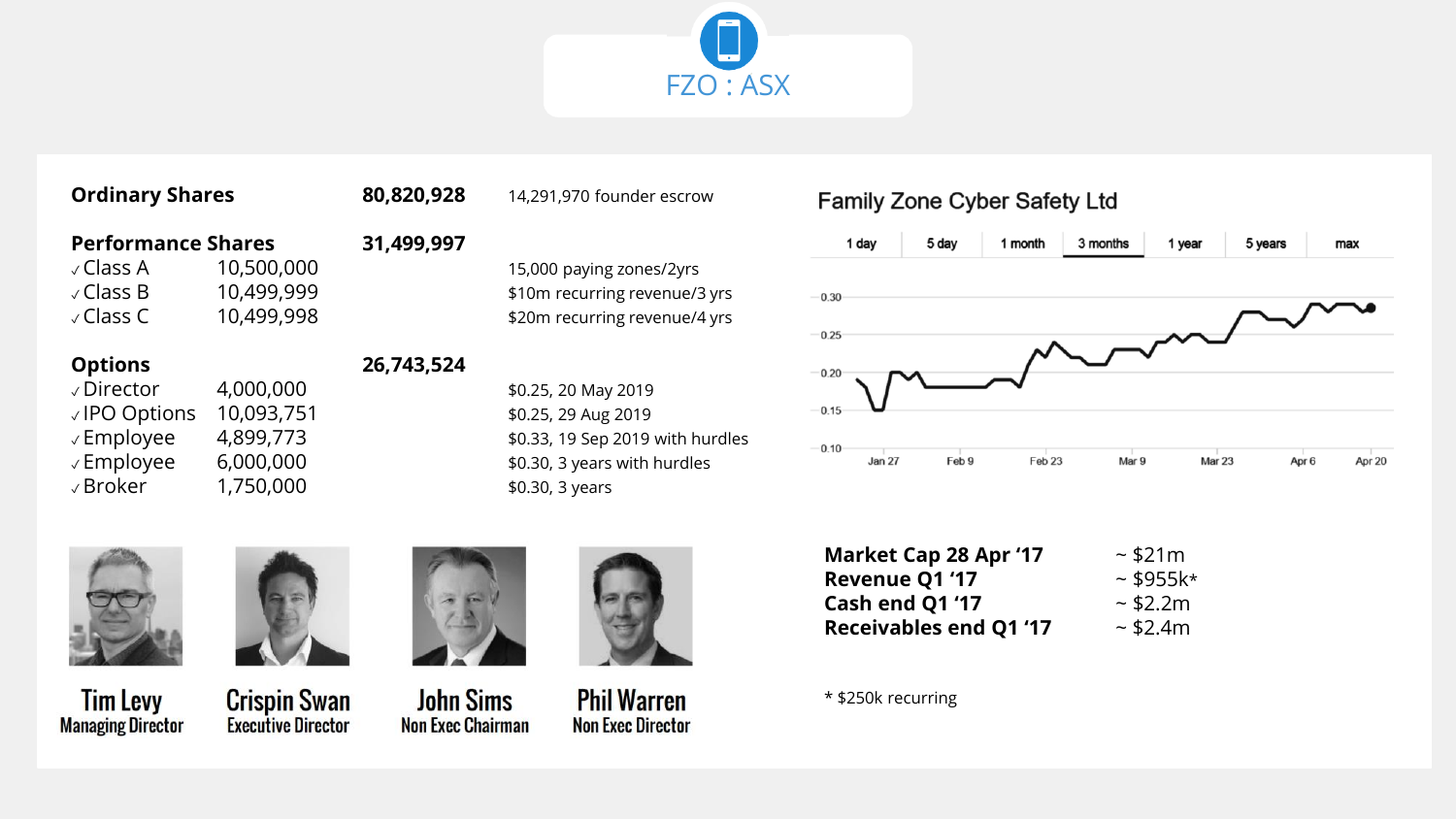

# **Sex Before Kissing: How 15-Year-Old Girls Are Dealing With Porn-Addicted Boys**

**APRIL 1, 2016** 

#### The Washington Post

### The biggest threat facing Kids These Days? Too much time spent online.

The Seattle Times 'Digital dementia' for our screen-addicted kids

### $\equiv$  TIME

How Porn Is Changing a **Generation of Girls** 

### Google searches: "Sexting"

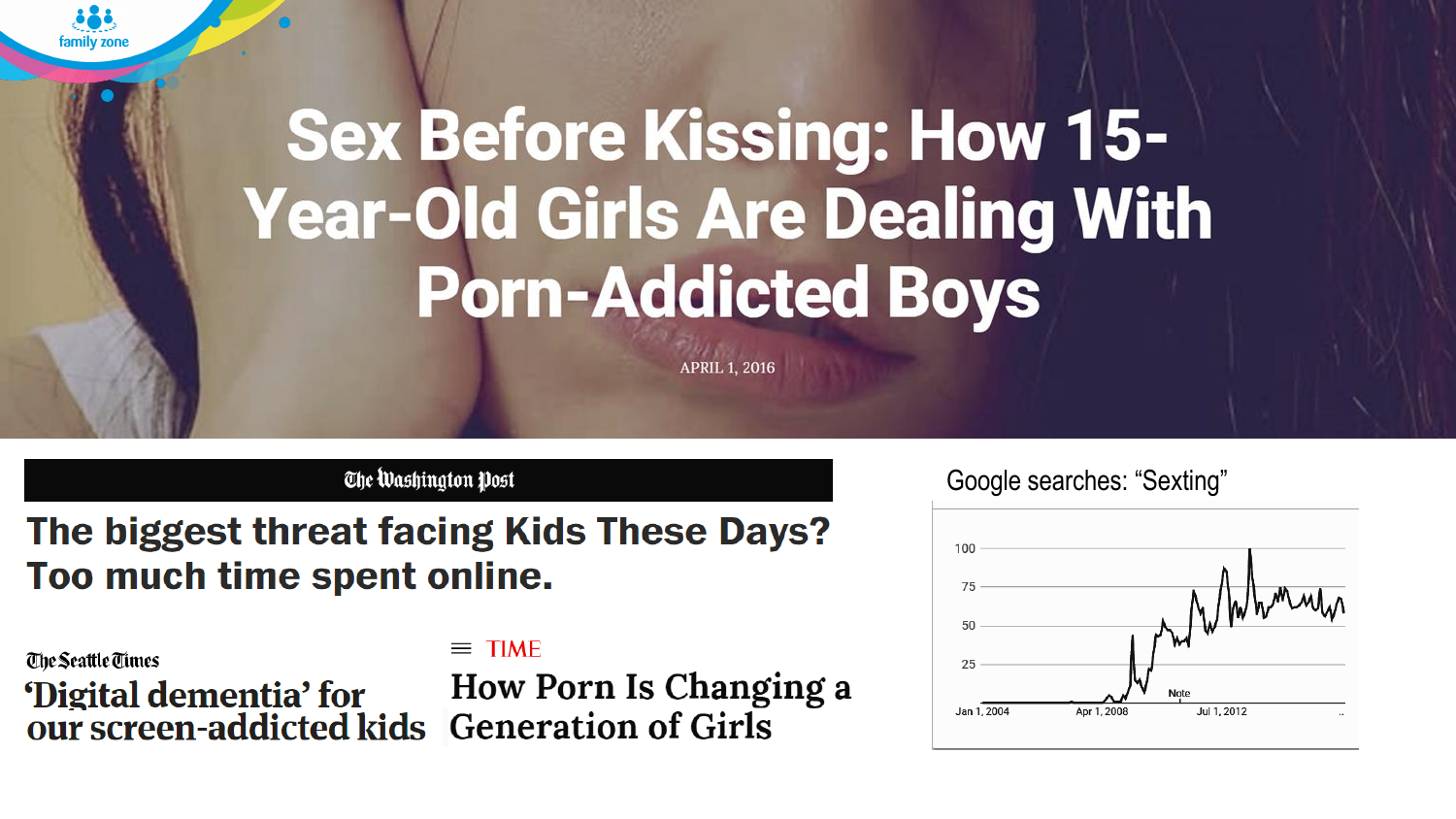



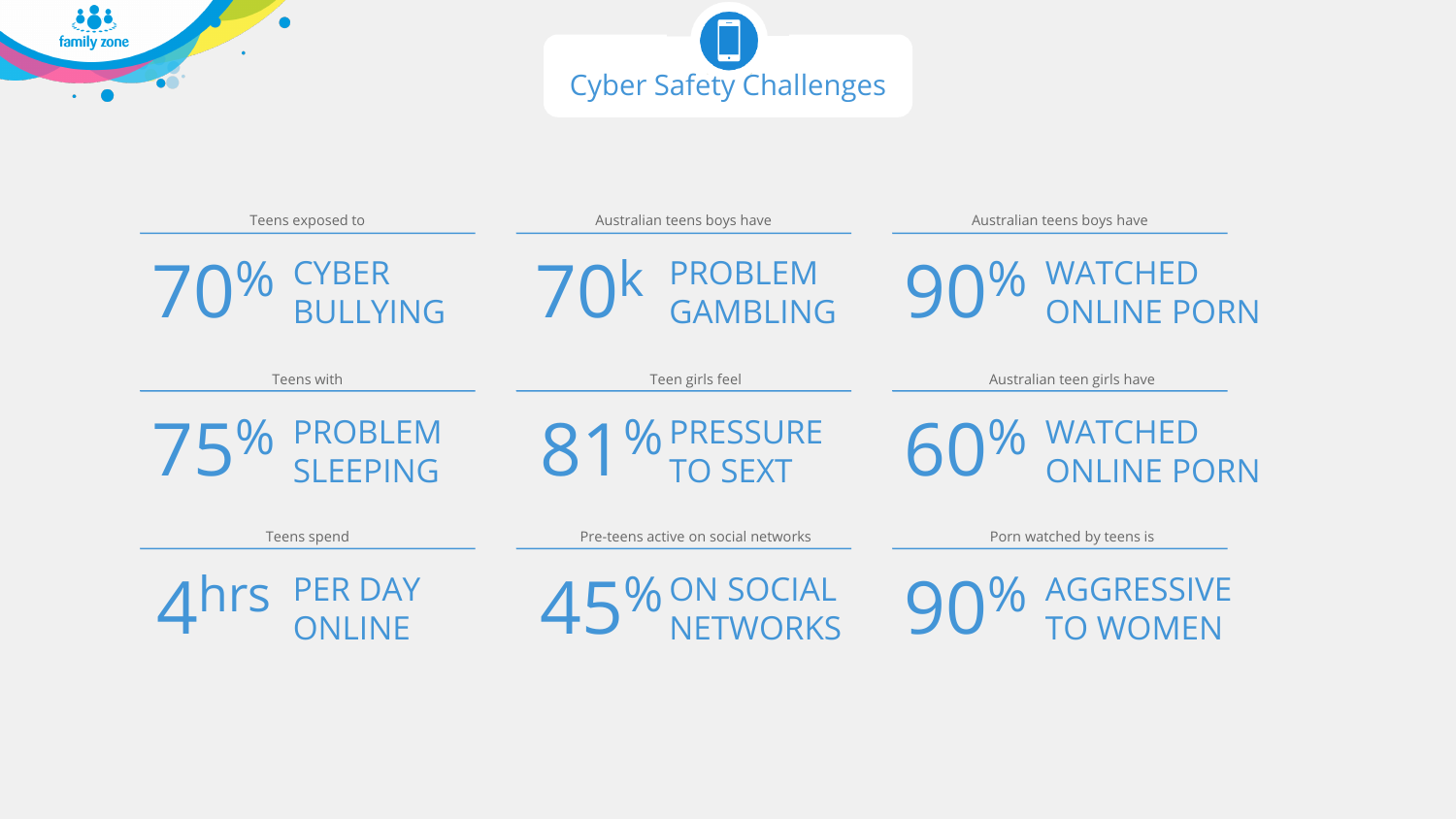



- ✔ A large number of consumer options
- ✔ Most easily avoided or too complex or too limited
- ✔ Research: 50% try, most abandon

**Industry** 

✔ US\$2 billion industry, 10+% growth

## **Opportunity**

✔ Addressable market is US\$100 billion pa

 $\vee$  Consumers will pay for a simple  $+$  E2E solution





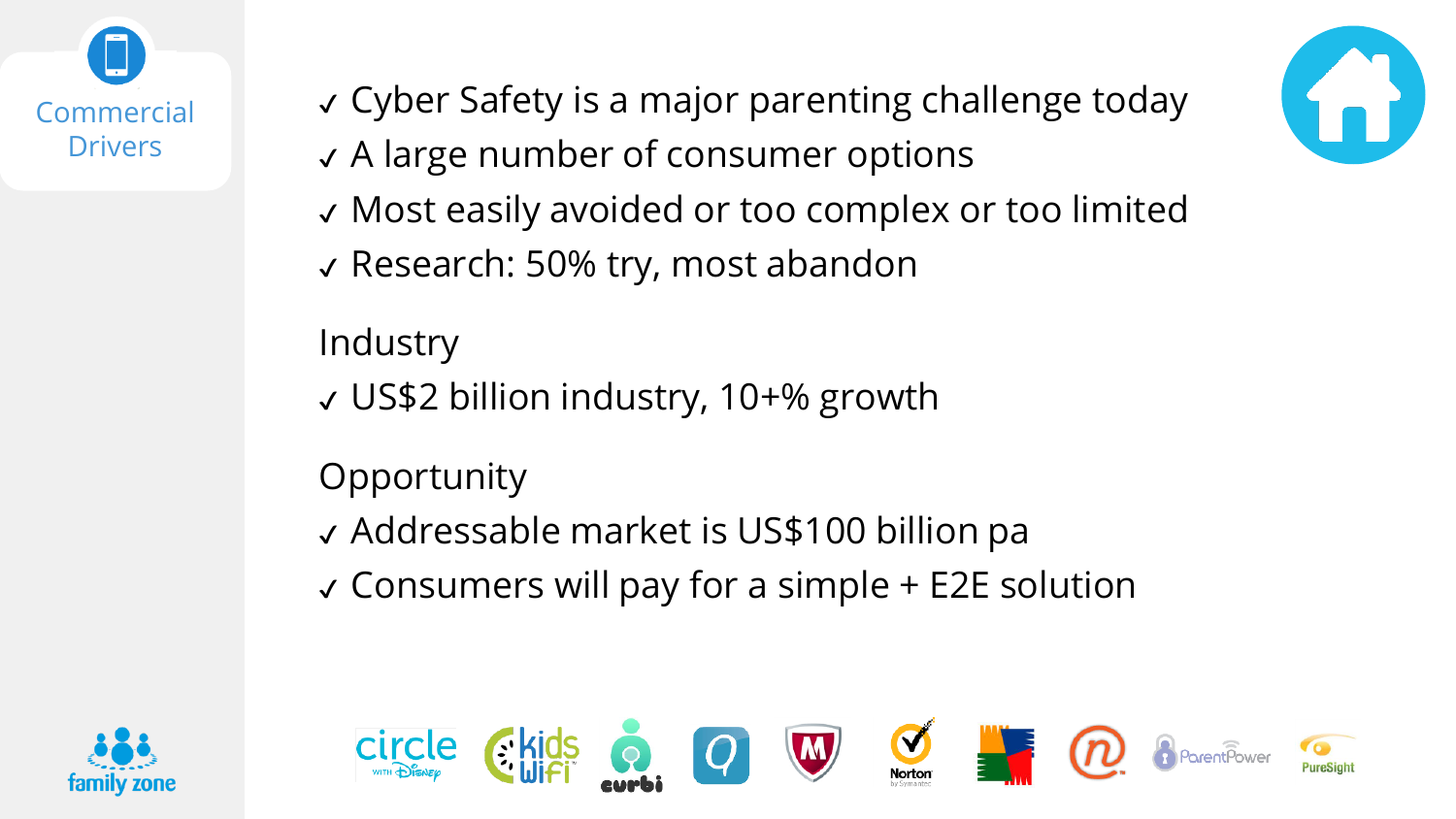

- ✔ A dominant educational challenge today
- ✔ Invested heavily in on-campus security
- ✔ But biggest challenges are off-net
- ✔ Switching focus to digital citizenship & parents

## **Industry**

- ✔ Industry dominated by enterprise cyber security
- ✔ Not addressing educational / citizenship or home needs

FIRTIDET

### **Opportunity**

- ✔ Schools have strong influence over parents
- ✔ Major gap in offerings for schools











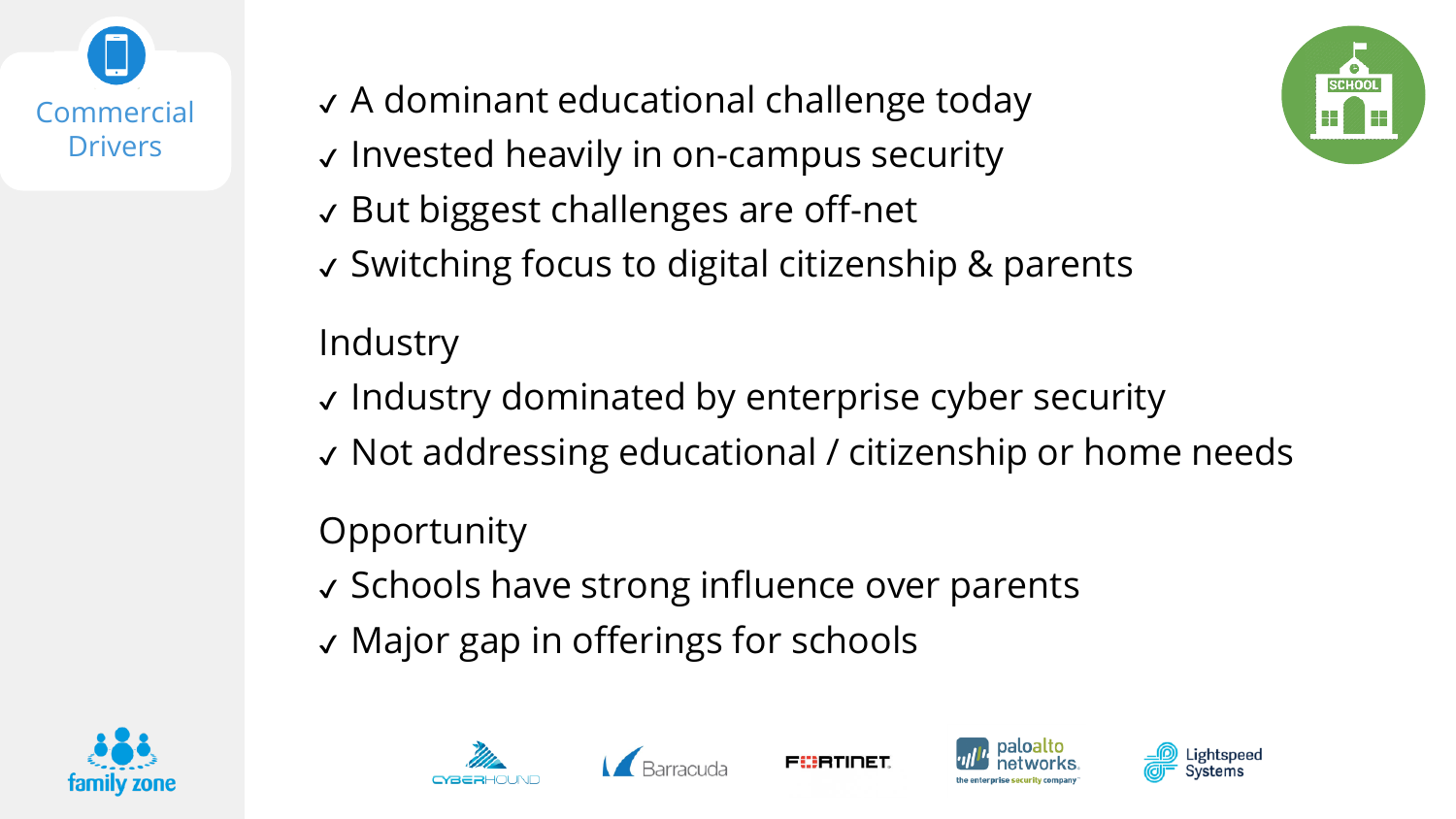

## ✔ Major source of access challenge

- ✔ Few offer family friendly services, despite pressure
- ✔ Existing offerings not-integrated, often one-size fits all
- ✔ Objectives are retention and experience

### **Industry**

- ✔ Serviced by cyber security players
- ✔ Not creating value adding opportunities

### **Opportunity**

- ✔ We can demonstrate they will join an eco-system solution
- ✔ Create value added & embedded revenue
- ✔ Create brand value













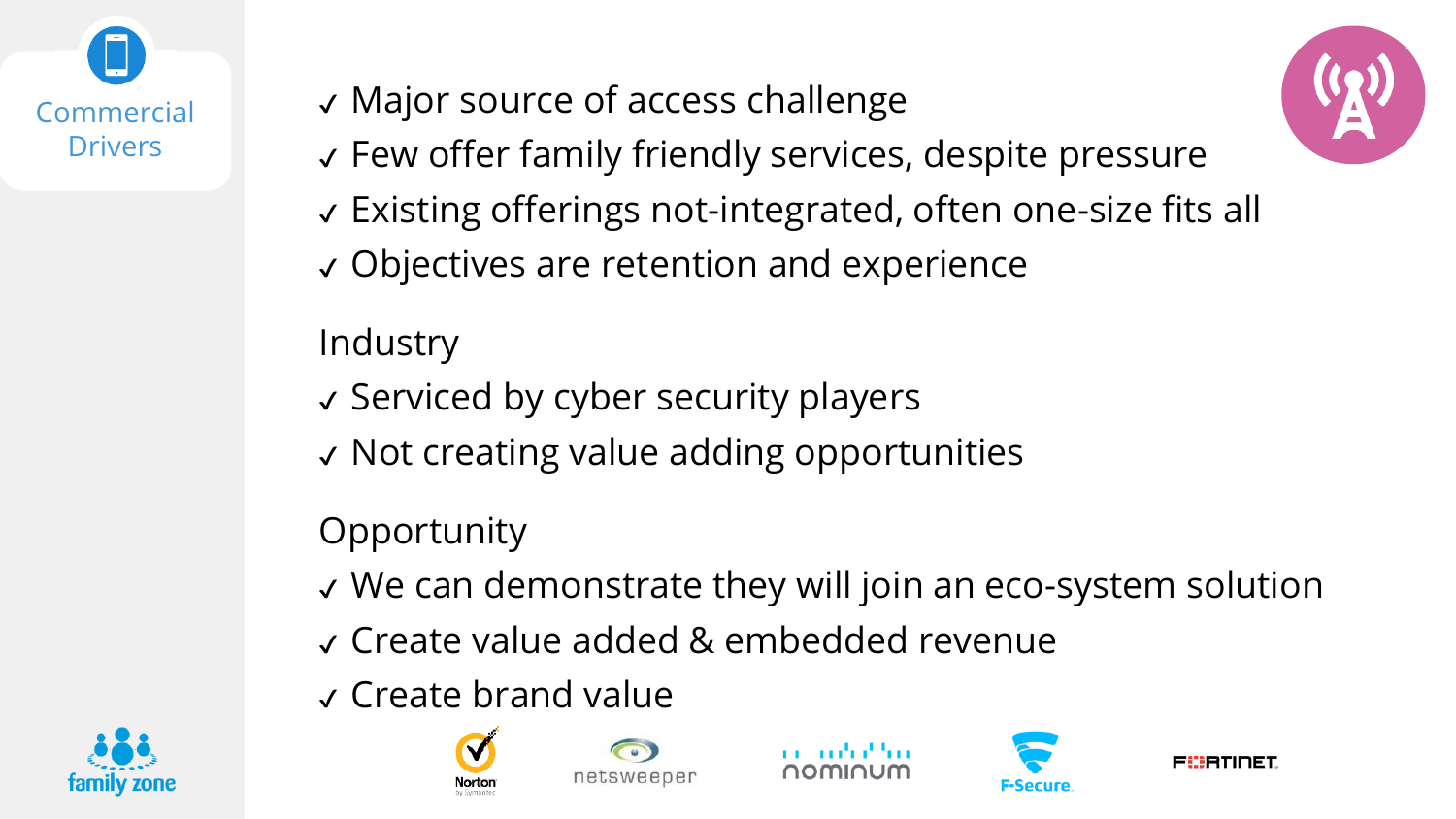The Problem No solution offers what the market needs!

### ..and the majors can't solve it!



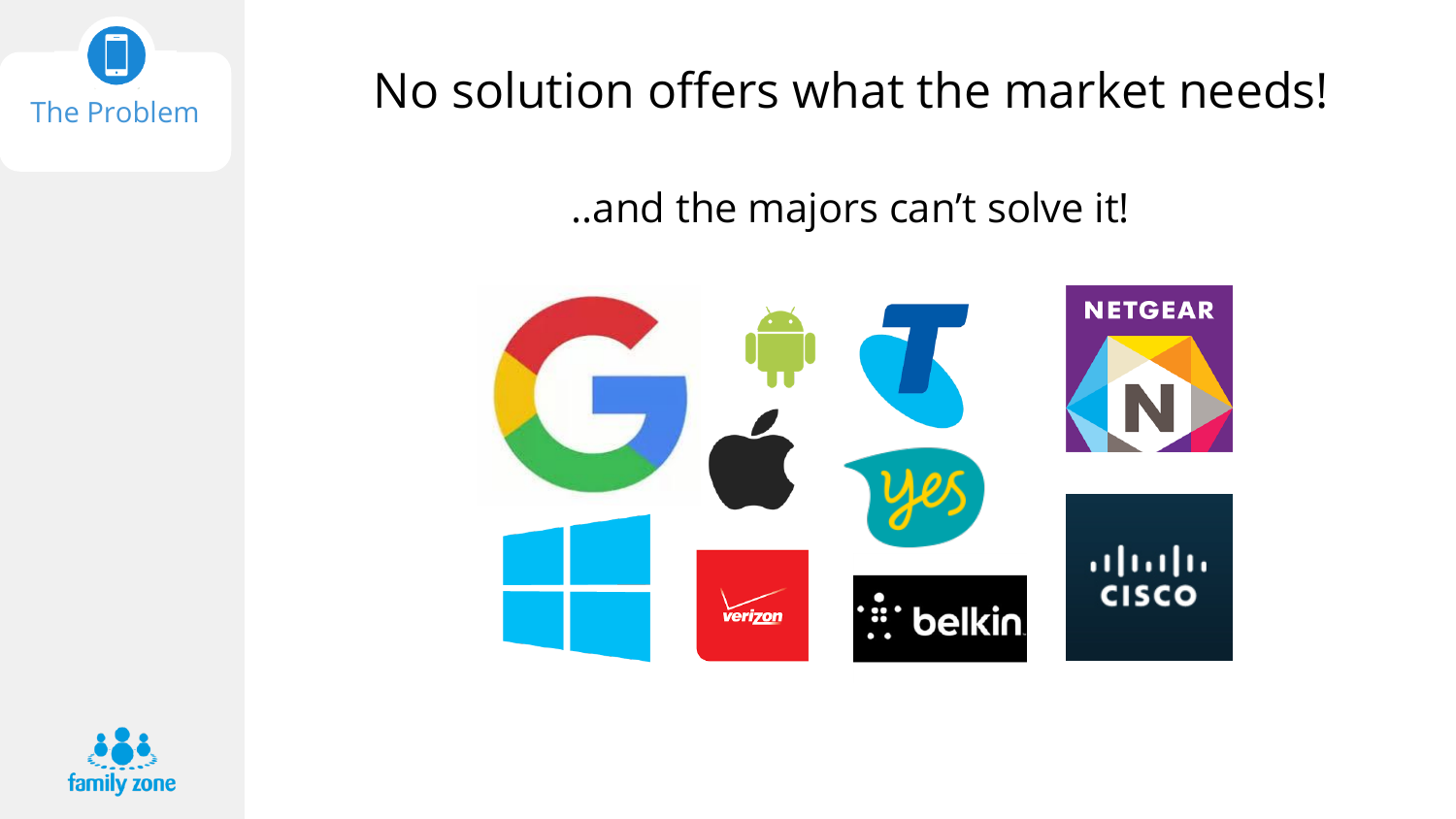

*World's broadest suite of cyber safety technology*

family zone



### Supporting over 200,000 users and 240 schools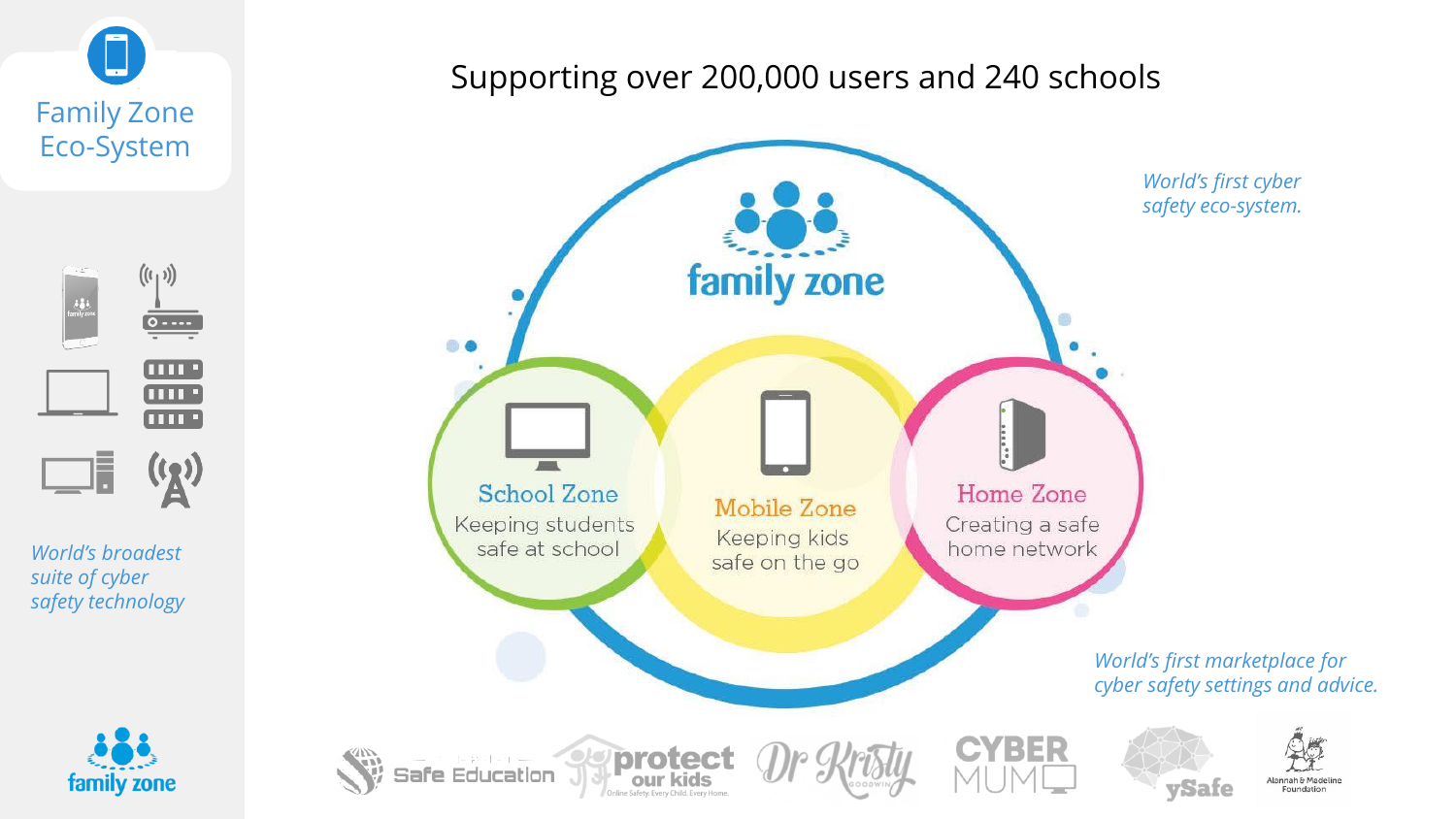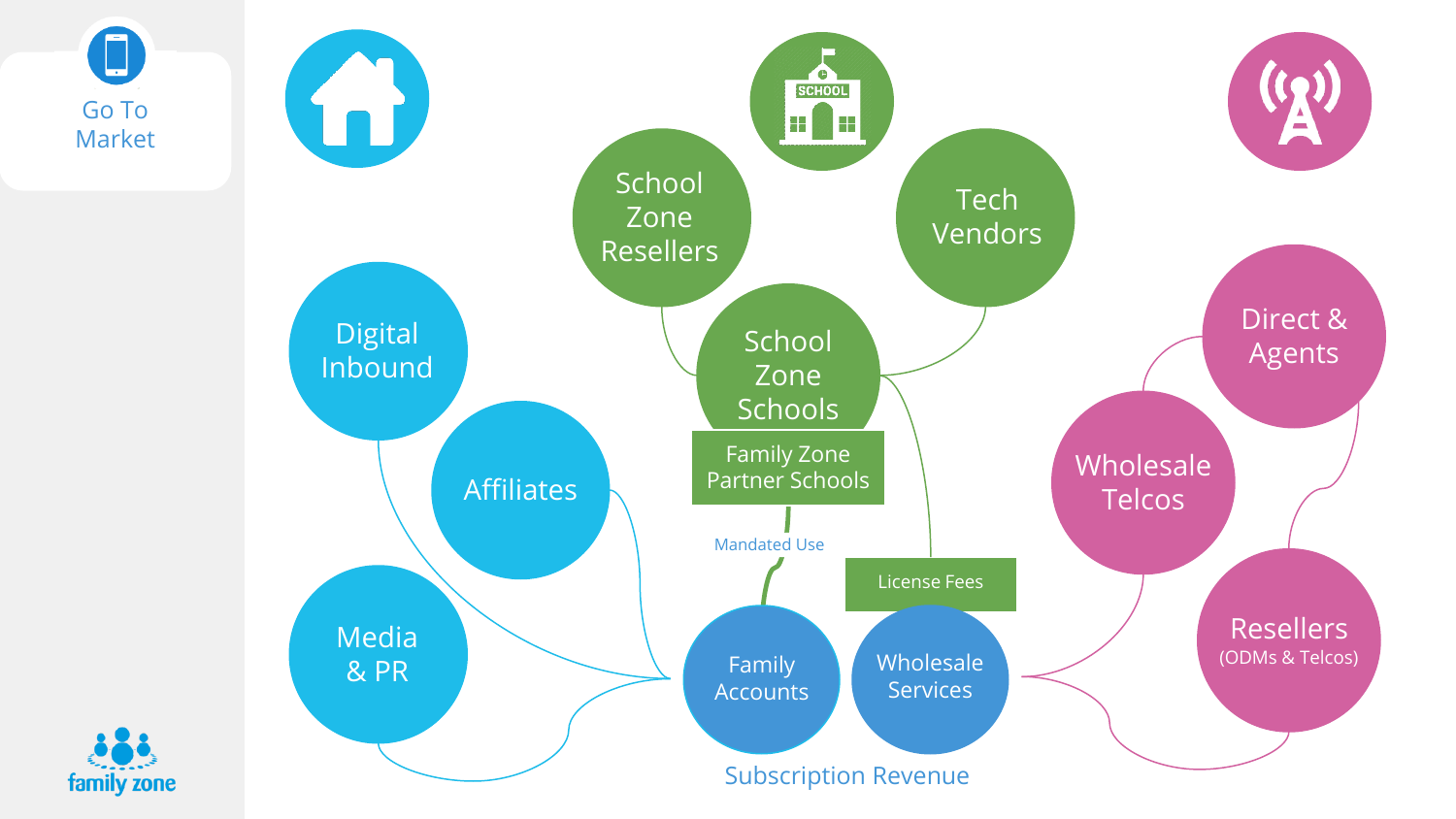

Meeting an exploding demand to keep kids safe online and manage digital lifestyles, Family Zone has developed a unique and innovative cloud-based eco-system solution.



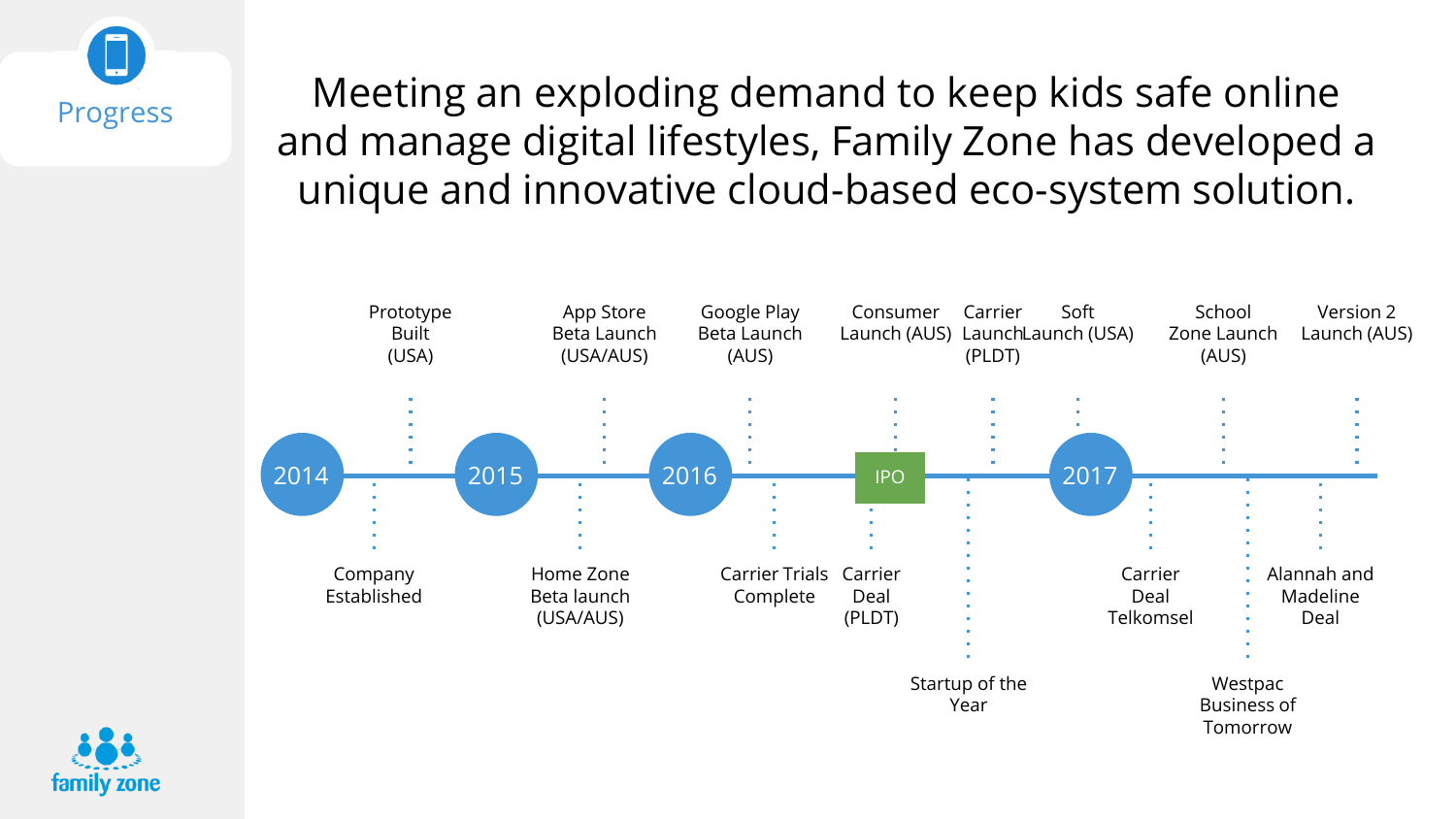

family zone







PLDT ✔ 7,000 accounts (AUS) ✔ 240 schools ✔ 20,000 users (AUS) ✔ 200,000 families ✔ 14 Cyber Experts ✔ 6 schools mandating

**Bridge!T** 

**TESSERENT** 





Keeping children safe from violence





USA ANZ

**A**Smart  $H2$ **TELKOMSEL** H2  $(\epsilon_{\bullet})$ LIVE



**Innovative Internet Services** 

H2

LIVE